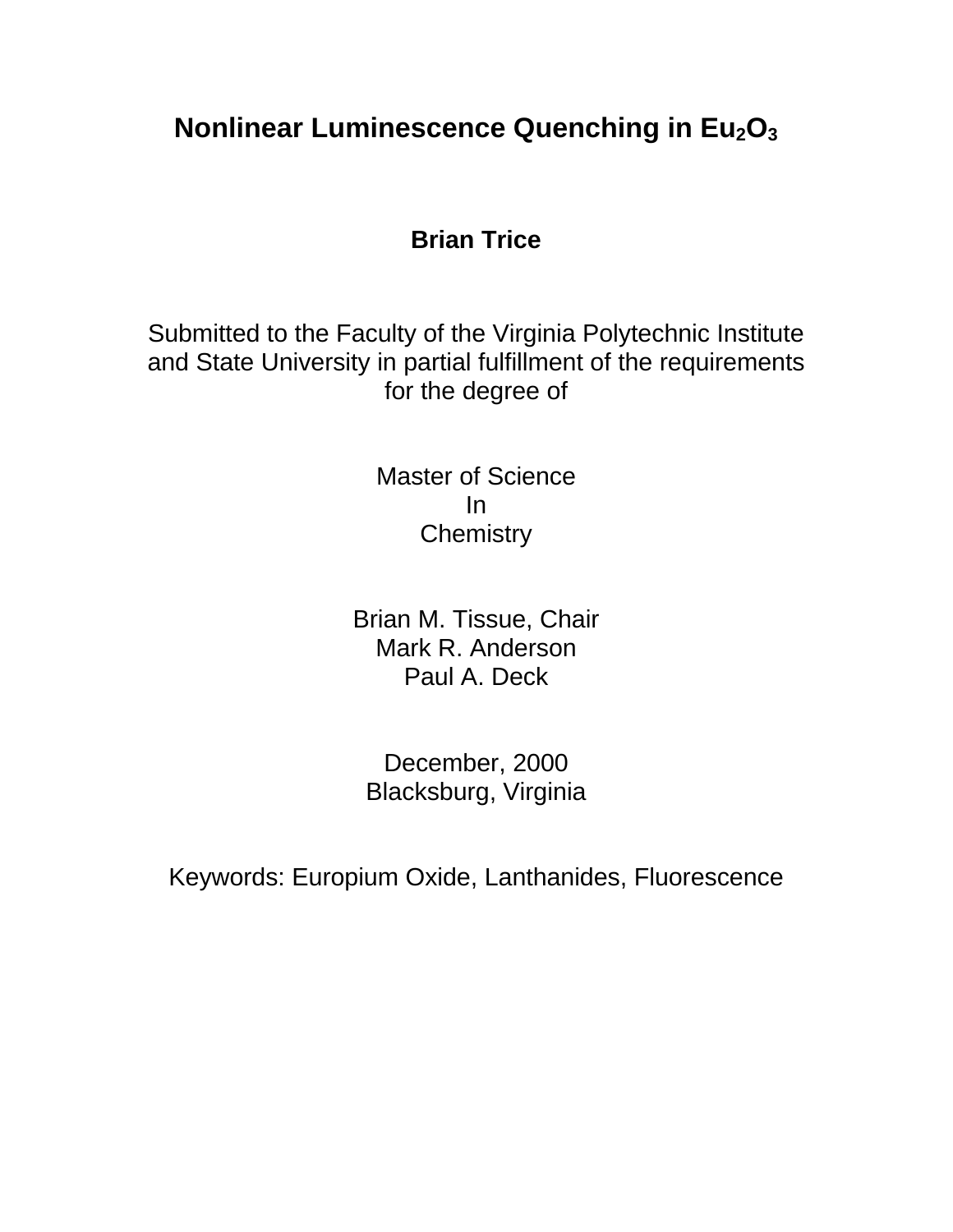### **Nonlinear Luminescence Quenching in Eu2O<sup>3</sup>**

**by**

#### **Brian Trice**

#### **ABSTRACT**

Nonlinear luminescence quenching has been documented in numerous systems such as organic crystals, rare earth insulators, laser materials, semiconductors, and phosphors. In each of these systems nonlinear luminescence quenching occurs under conditions of high excitation density from interactions between excited centers, the result is an additional nonradiative decay pathway that lowers luminescence quantum efficiency.

During investigations into the spectra and dynamics of  $Eu<sub>2</sub>O<sub>3</sub>$ , an apparent saturation dip in the excitation spectra of nano-sized  $Eu<sub>2</sub>O<sub>3</sub>$  particles was observed. This thesis describes the investigation into the nature of the saturation effect. The samples studied using luminescent spectroscopy included micron sized  $Eu<sub>2</sub>O<sub>3</sub>$  crystals of both cubic and monoclinic phases, nanocrystal monoclinic  $Eu_2O_3$ , and a large fused crystal of monoclinic  $Eu_2O_3$ . It was determined that the saturation effect was due to nonlinear luminescence quenching occurring at the wavelengths of absorption maxima. The mechanism of nonlinear luminescence quenching was concluded to be upconversion by energy transfer.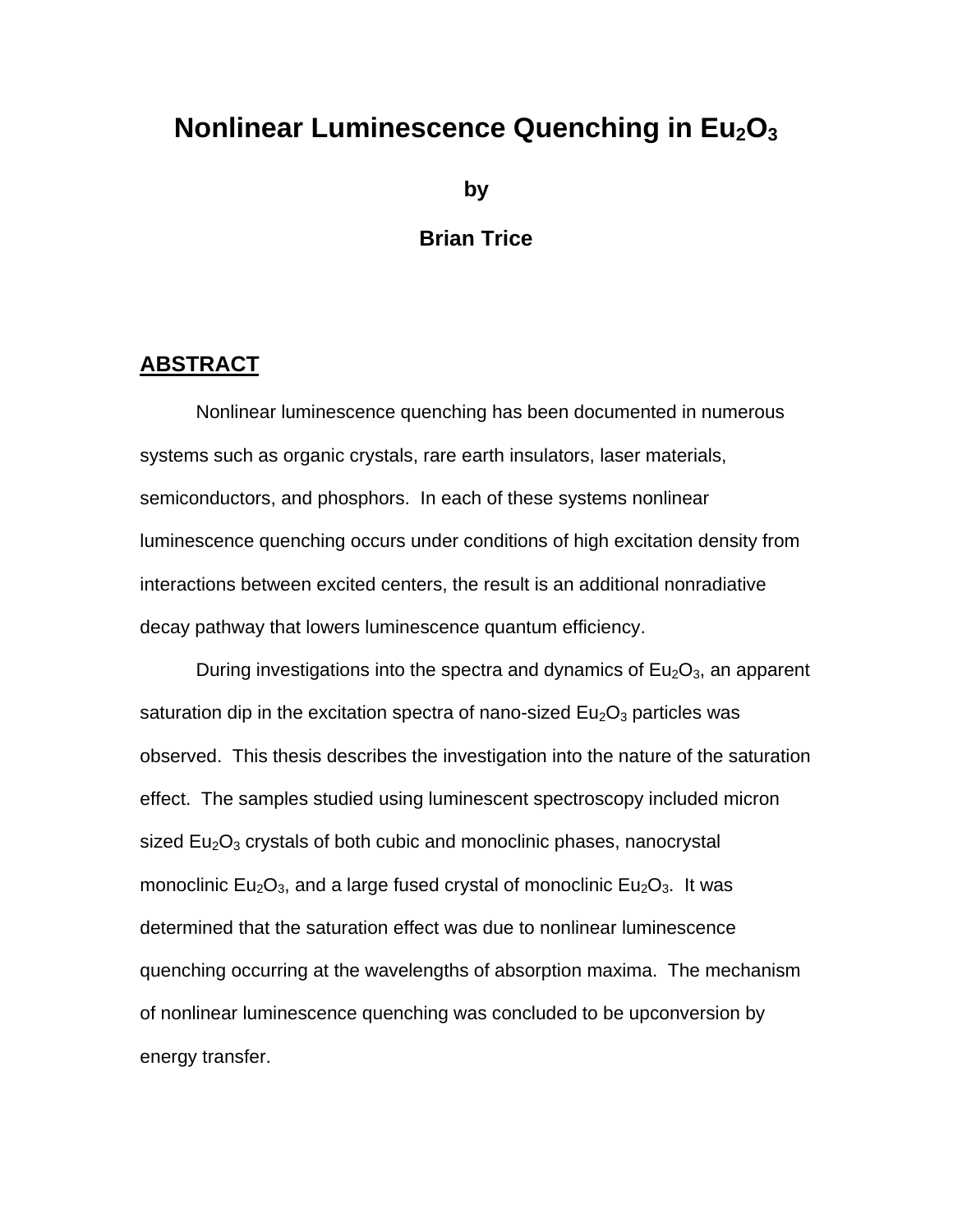### **ACKNOWLEDGEMENTS**

I thank my advisor, Dr. Brian M. Tissue, for his patient guidance and constant encouragement during the course of my research. I am very grateful for all the help, support, and friendship I've received from each member of the Tissue research group. A special thanks Dr. Huabiao Yuan, who is probably one the most patient persons I've met. I would like to thank my committee members, Dr. Mark Anderson and Dr. Paul Deck.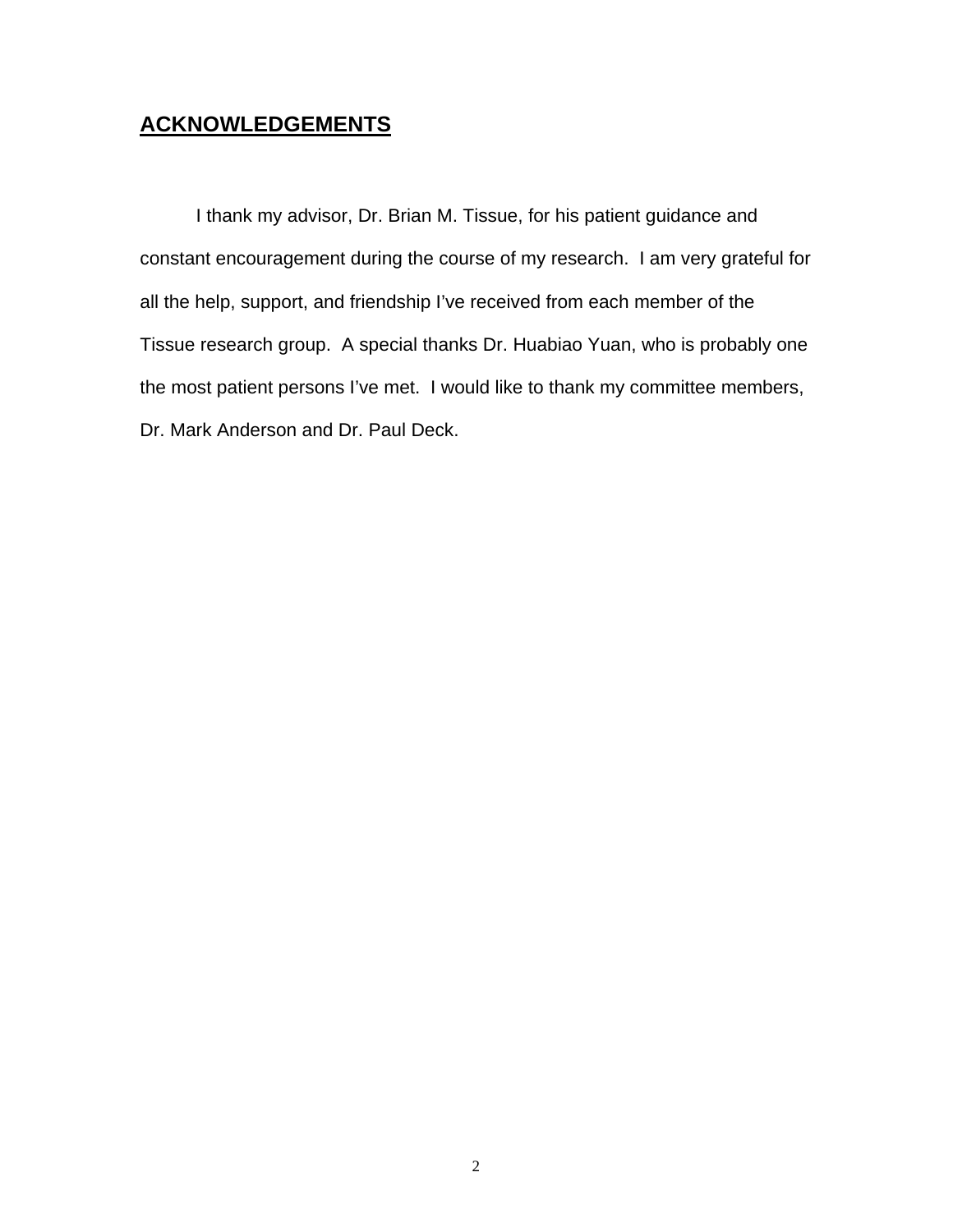## **TABLE OF CONTENTS**

| <b>ABSTRACT</b>                     |                                |              |
|-------------------------------------|--------------------------------|--------------|
| <b>ACKNOWLEDEMENTS</b>              |                                | Ϊij          |
| <b>TABLE OF CONTENTS</b>            |                                | iv           |
| <b>LIST OF FIGURES</b>              |                                | vi           |
| <b>LIST OF TABLES</b>               |                                | viii         |
|                                     | <b>CHAPTER 1 INTRODUCTION</b>  | $\mathbf 1$  |
|                                     | 1.1 RESEARCH OBJECTIVE         | $\mathbf{1}$ |
|                                     | 1.2 SIGNIFICANCE OF OBJECTIVE  | 3            |
|                                     | 1.3 BACKGROUND ON $Eu_2O_3$    | 5            |
|                                     | <b>CHAPTER 1 REFERENCES</b>    | 11           |
| <b>CHAPTER 2 EXPERIMENTAL SETUP</b> |                                | 12           |
| 2.1                                 | <b>METHODS</b>                 | 12           |
|                                     | 2.2 EXCITATION SOURCE          | 12           |
|                                     | 2.3 LASER ENERGY AND FOCUS     | 14           |
|                                     | 2.4 SAMPLES                    | 15           |
| 2.5                                 | <b>MONOCHROMATORS</b>          | 16           |
| 2.6                                 | <b>DETECTORS</b>               | 16           |
| 2.7                                 | BOXCAR AVERAGER AND INTEGRATOR | 18           |
| 2.8                                 | <b>OSCILLOSCOPE</b>            | 18           |
| 2.9                                 | <b>DATA DISPLAY</b>            | 19           |
| 2.10                                | SAMPLE PREPARATION             | 20           |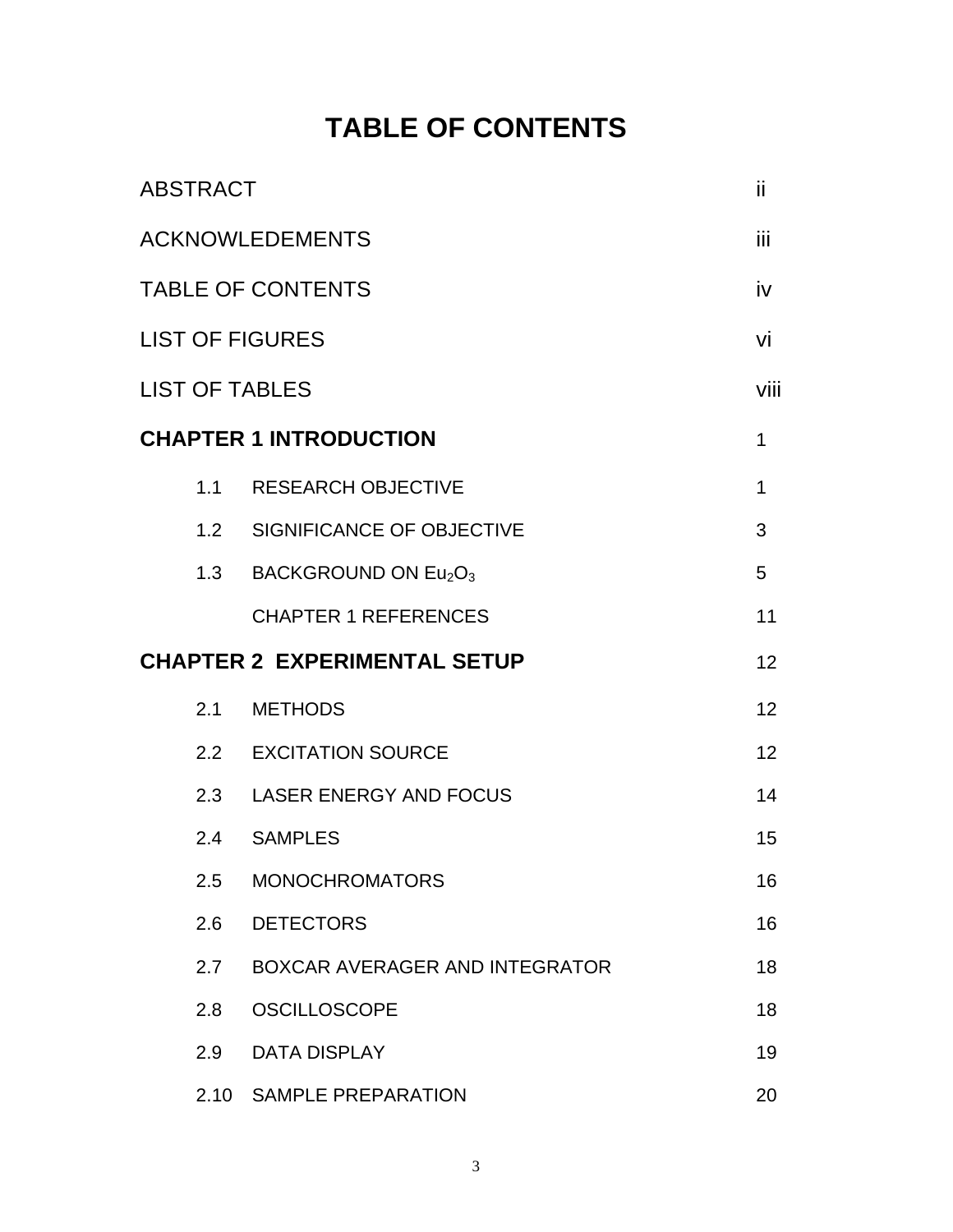|                              | 2.10.1 CUBIC-PHASE                                  | 20 |
|------------------------------|-----------------------------------------------------|----|
|                              | 2.10.2 MONOCLINIC-PHASE                             | 21 |
|                              | 2.10.3 NANOCRYSTALS                                 | 21 |
|                              | 2.10.4 FUSED Eu <sub>2</sub> O <sub>3</sub> CRYSTAL | 23 |
|                              | <b>CHAPTER 2 REFERENCES</b>                         | 24 |
|                              | <b>CHAPTER 3 RESULTS AND DISCUSSION</b>             | 25 |
| 3.1                          | <b>CHAPTER OUTLINE</b>                              | 25 |
| 3.2                          | <b>EXPERIMENTAL ARTIFACTS</b>                       | 26 |
| 3.3                          | <b>DIRECT TRANSFER TO TRAPS</b>                     | 26 |
| 3.4                          | <b>MULTIPLE PHOTON ABSORPTION</b>                   | 27 |
| 3.5                          | AMPLIFIED SPONTANEOUS EMISSION                      | 32 |
| 3.6                          | <b>LOCALIZED HEATING</b>                            | 35 |
|                              | 3.7 UP-CONVERSION BY ENERGY TRANSFER                | 41 |
| 3.8                          | LUMINESCENCE DECAY TRANSIENTS                       | 49 |
|                              | <b>CHAPTER 3 REFERENCES</b>                         | 58 |
| <b>CHAPTER 4 CONCLUSIONS</b> |                                                     | 59 |
|                              | <b>CHAPTER 4 REFERENCES</b>                         | 62 |
| <b>APPENDIX</b>              |                                                     | 63 |
| <b>VITA</b>                  |                                                     | 74 |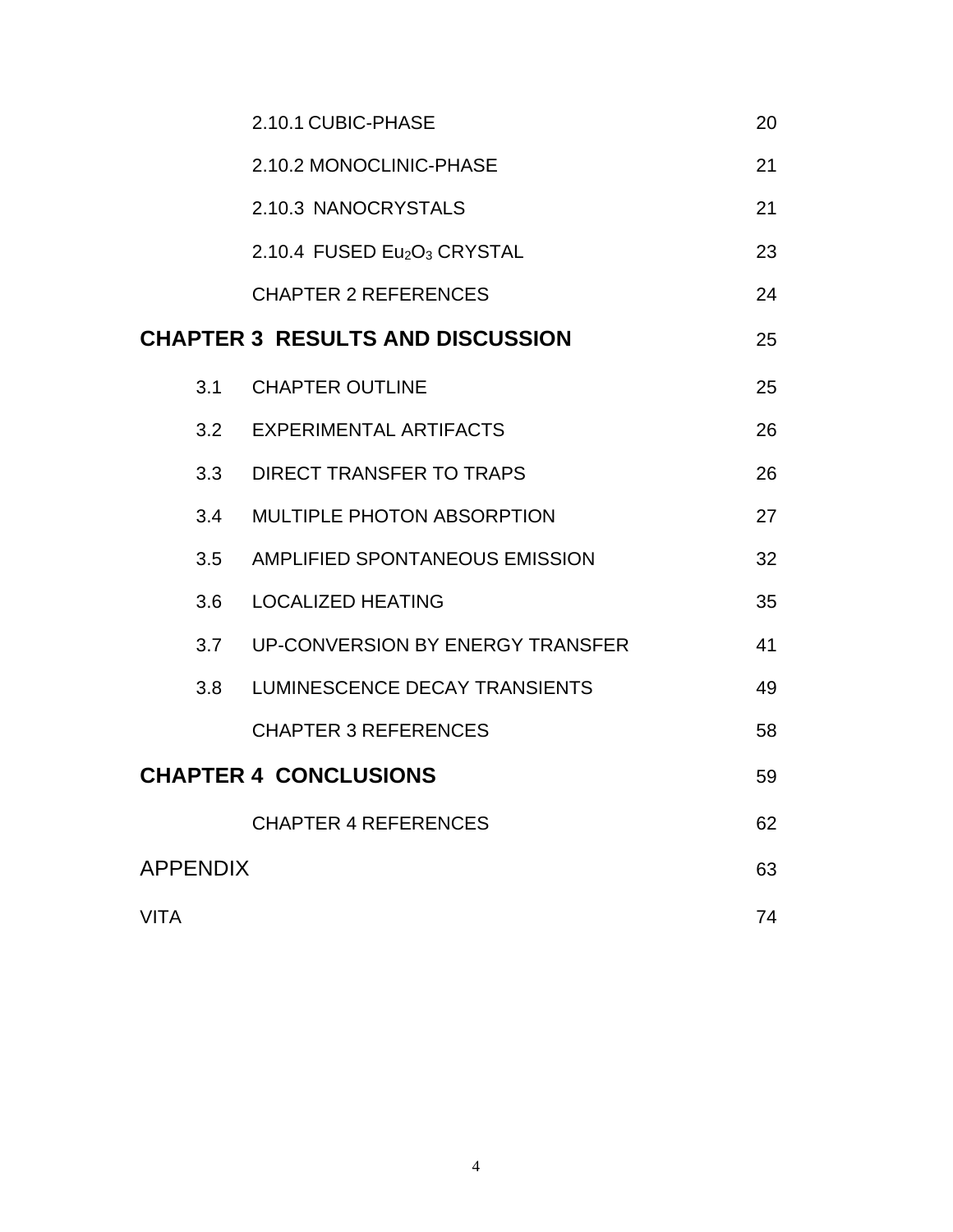# **LIST OF FIGURES**

| <b>Figure</b>  | <b>Description</b>                                                                       | Page           |
|----------------|------------------------------------------------------------------------------------------|----------------|
| Fig. 1         | Fluorescence excitation spectrum of<br>Eu <sub>2</sub> O <sub>3</sub>                    | 2              |
| Fig. $2$       | Partial energy level diagram of $Eu2O3$                                                  | $\overline{7}$ |
| Fig. $3$       | Symmetry sites of cubic-phase $Eu2O3$                                                    | 10             |
| Fig. 4         | <b>Experimental setup</b>                                                                | 13             |
| Fig. $5$       | Nanocystral preparation chamber                                                          | 22             |
| Fig. 6         | Excitation spectra of $Eu2O3$ vs. Temp.                                                  | 28             |
| Fig. 7         | 2-photon absorption processes                                                            | 29             |
| Fig. 8         | Excitation spectra of $Eu2O3$ using<br>various delay times                               | 31             |
| Fig. 9         | Superfluorescence and Amplified<br>spontaneous emission                                  | 33             |
| <b>Fig. 10</b> | Fluorescence spectrum of $Eu2O3$                                                         | 36             |
| Fig. 11        | Fluorescence decay vs. temperature                                                       | 38             |
| Fig. 12        | Excitation spectra vs. temperature                                                       | 39             |
| Fig. 13        | "Hot band" in excitation spectra                                                         | 40             |
| Fig. 14        | Up-conversion by energy transfer                                                         | 42             |
| Fig. 15        | Energy level diagram depicting up-<br>conversion by energy transfer in TbPO <sub>4</sub> | 44             |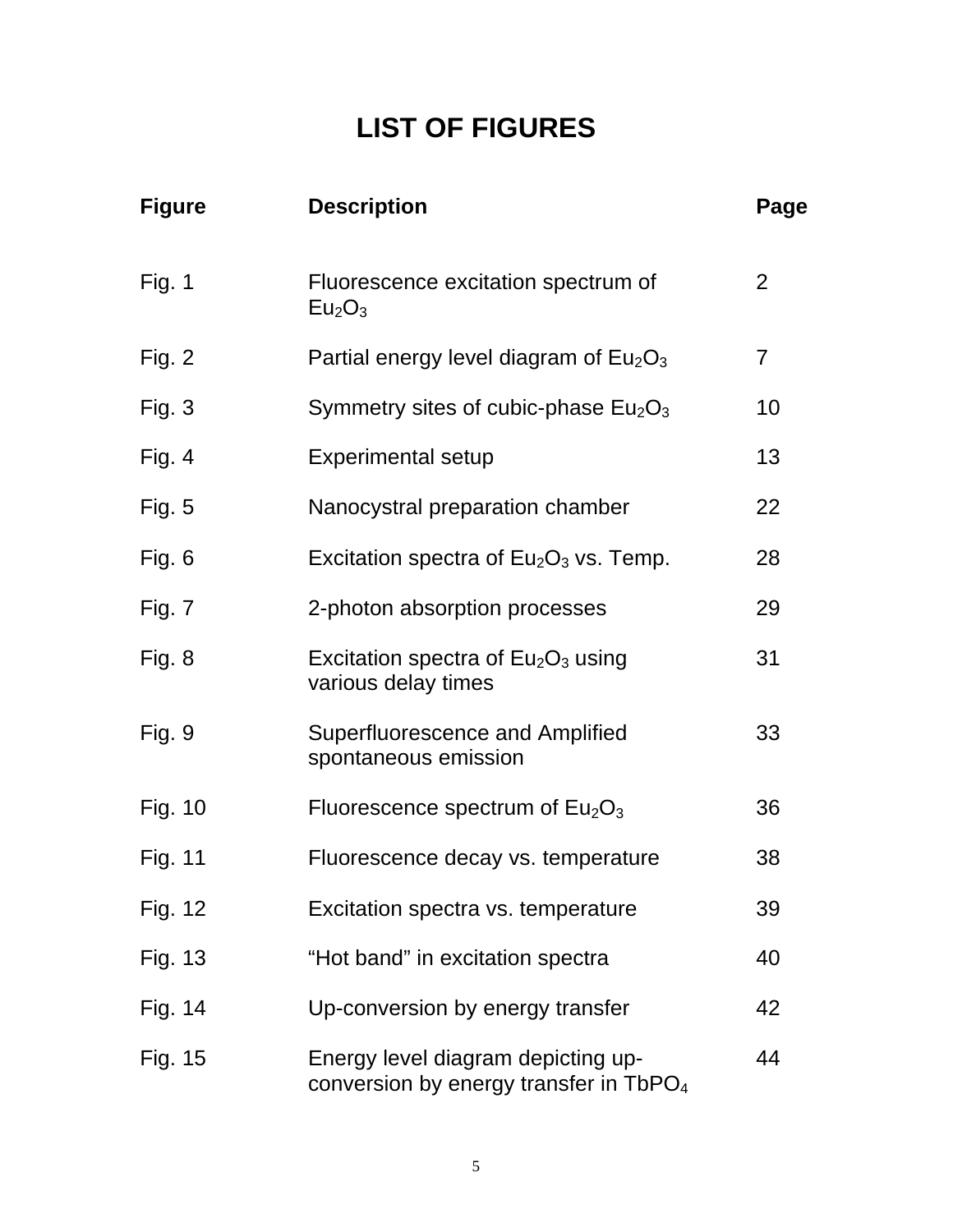| Fig. 16 | Decay time vs. excitation density for<br>TbPo <sub>4</sub>     | 45 |
|---------|----------------------------------------------------------------|----|
| Fig. 17 | Excitation spectra of $\mathsf{TbF}_3$ with<br>saturation dips | 47 |
| Fig. 18 | Excitation spectra of $Eu2O3$ with<br>saturation dips          | 48 |
| Fig. 19 | Normalized luminescence decay curves<br>of $Eu_2O_3$           | 50 |
| Fig. 20 | Schematic of energy transfer processes                         | 68 |